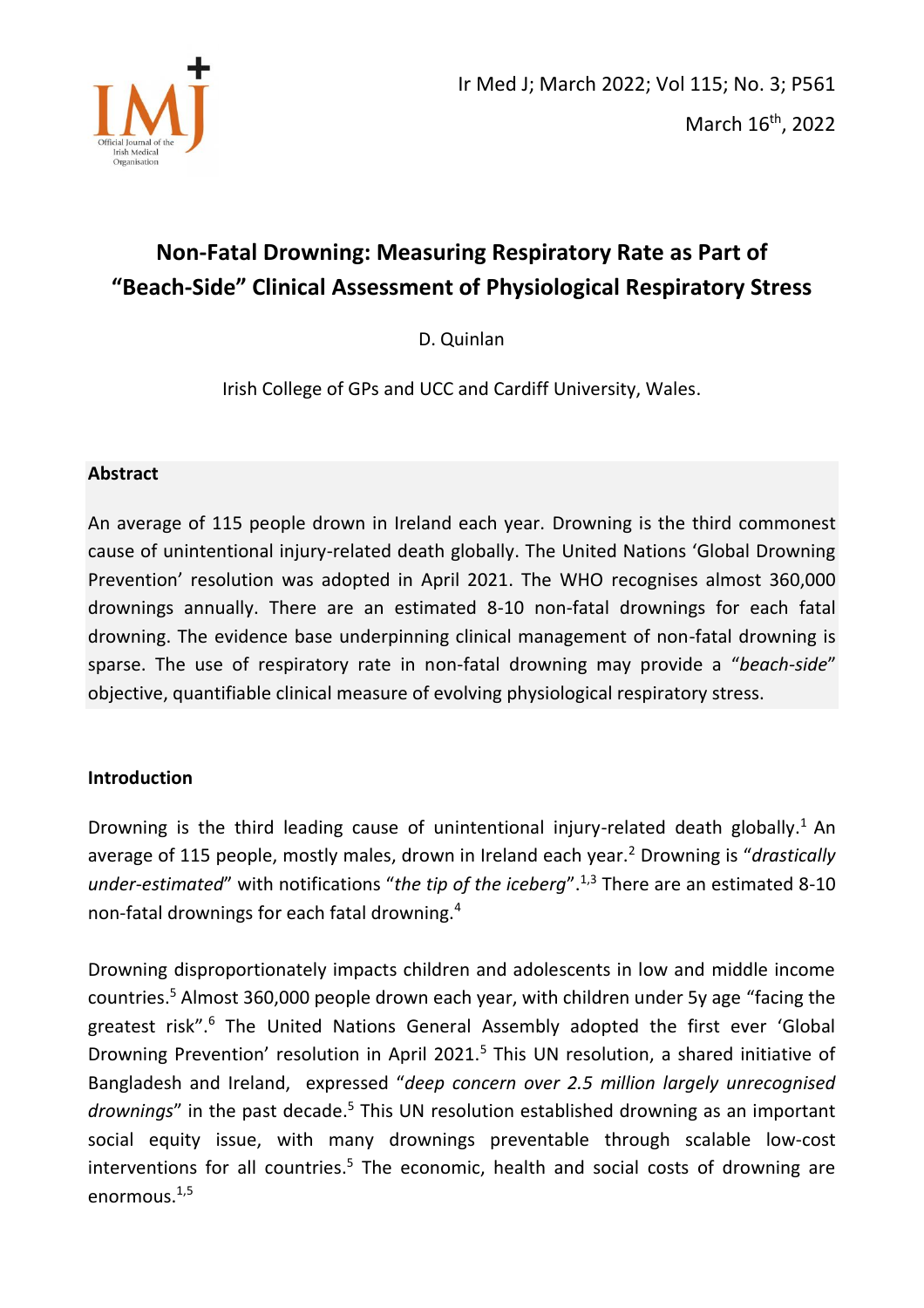Drowning is the process of respiratory impairment from submersion/immersion in liquid.<sup>1,3</sup> Drowning outcomes are either fatal or non-fatal. $1$  In non-fatal drowning the process of respiratory impairment from submersion/immersion in liquid stops before death. In nonfatal drowning, outcomes are no morbidity, some morbidity or severe morbidity.<sup>1</sup> The volume of fluid inhaled with drowning is usually small, limited due to voluntary breathholding and laryngospasm.<sup>3</sup> Aspiration of water inactivates lung surfactant causing alveolar collapse, atelectasis, alveolar oedema, ventilation-perfusion mismatch, collectively and significantly impairing pulmonary gas exchange.<sup>3</sup> The initial clinical management of salt and freshwater drowning are similar.<sup>4</sup> There is a "*dire lack of evidence*" guiding clinical practice for drowning. $7,8$ 

"*Beach-side*" clinical assessment of non-fatal drowning is inevitably limited. Measurement of respiratory rate in non-fatal drowning may provide a "*beach-side"* objective, quantifiable clinical measure of evolving physiological respiratory stress.

## **Case Report**

The author, a GP, was enjoying a sunny summer afternoon on a beach in Ireland. There was sea-lifeguard training underway nearby, in choppy water. One young adult lifeguard ran into the sea and commenced swimming but turned before reaching the target buoy and swam back to shore, coughing. The lifeguard staggered ashore, then collapsed. The fellow lifeguards immediately attended. When the lifeguard did not stand, I attended.

The initial limited "beach-side" clinical examination revealed: The lifeguard was alert, coughing, respiratory rate 30-40/min, pulse 100-110bpm, pink mucosa (no hypoxia). The rural bush telegraph speaks fast, and the coastguard arrived with a sphygmomanometer, stethoscope, and pulse oximeter. Systolic BP was >110mmHg, SpO2 97-99%, few basal lung crackles and respiratory rate consistently 30-40/min. I phoned an emergency ambulance, then the university hospital Emergency Department (ED), alerting ED clinicians to a possible non-fatal drowning. The sole abnormal clinical findings were persistent tachypnoea and a few crackles. Notably, the SpO2 was consistently normal. The coastguard replaced the wetsuit with dry clothing. The local police arrived, ensuring unimpeded ambulance access. The rural bush telegraph speaks loudly. The ambulance crew arrived, providing full "*beachside*" assessment, supplemental oxygen, and transport to hospital. The lifeguard spent two nights in a university teaching hospital, made a full recovery and was discharged. We witnessed a successful collaborative community effort: fellow lifeguards, coastguard, police, ambulance and hospital team.